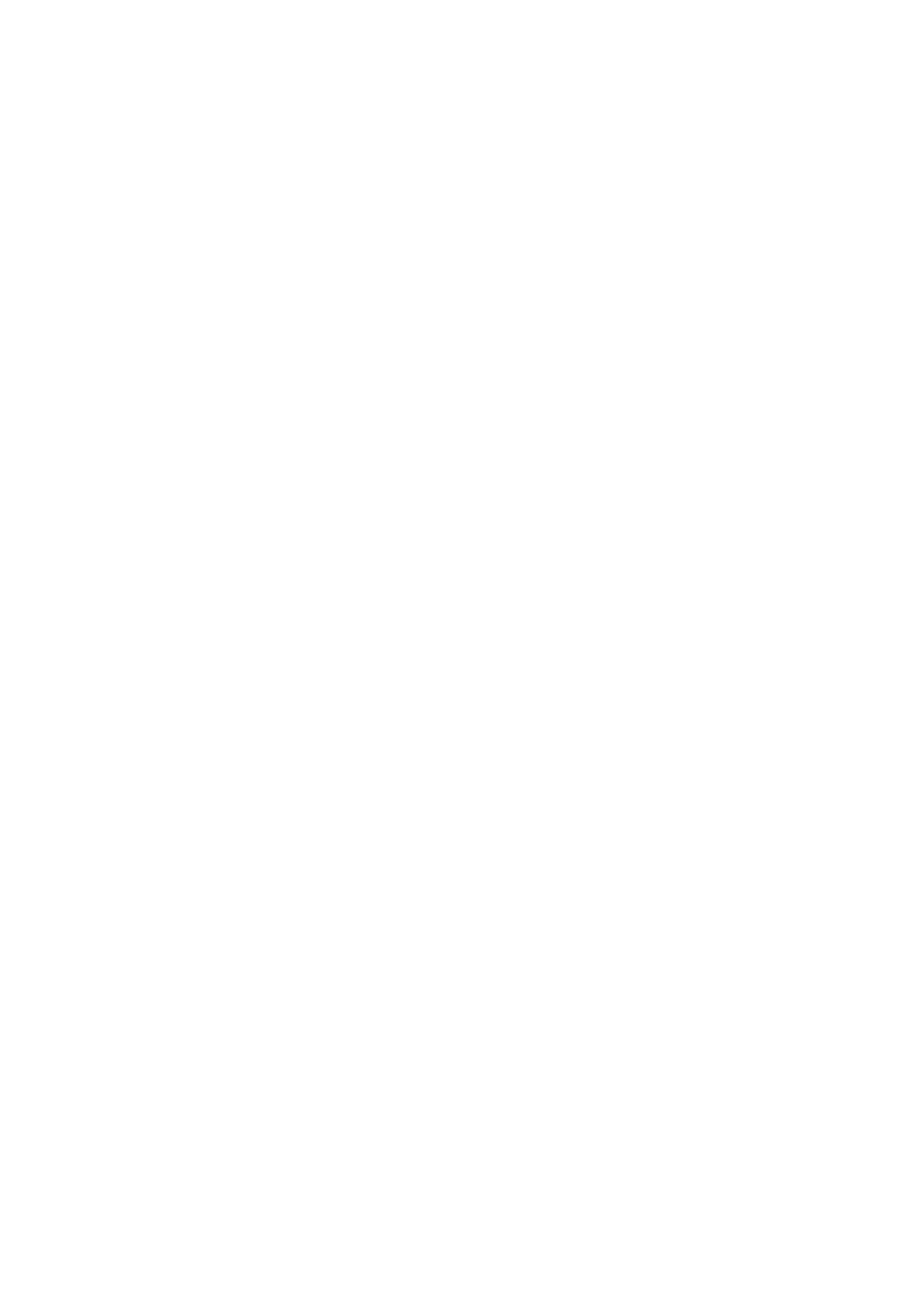Statutory Document No. 2021/0277



*Insurance Act 2008*

## **CORPORATE GOVERNANCE (AMENDMENT) CODE OF PRACTICE FOR REGULATED INSURANCE ENTITIES 2021**

*Laid before Tynwald: Coming into Operation: 30 June 2022*

The Isle of Man Financial Services Authority issues the following binding Guidance Notes under section 51(1) of the Insurance Act 2008, after carrying out the consultation required by section 51(6) of that Act.

### <span id="page-2-0"></span>**1 Title**

These Guidance Notes are the Corporate Governance (Amendment) Code of Practice for Regulated Insurance Entities 2021.

#### <span id="page-2-1"></span>**2 Commencement**

These Guidance Notes come into operation on 30 June 2022<sup>1</sup> .

## <span id="page-2-2"></span>**3 Amendments to the Corporate Governance Code of Practice for Regulated Insurance Entities**

- (1) The Corporate Governance Code of Practice for Regulated Insurance Entities<sup>2</sup> is amended as follows.
- (2) For the content of paragraph 3.1, substitute—

**ED** The CGC applies to a person registered under Part 6 of the Act as an insurance manager (in these Guidance Notes, a "**regulated**  entity").

- (3) The following provisions are withdrawn—
	- (a) paragraph 3.2;
	- (b) paragraph 7.4(c);



1

<sup>1</sup> Under section 51(7) of the Insurance Act 2008, Guidance Notes shall be laid before Tynwald as soon as practicable after being issued. <sup>2</sup> SD 0880/10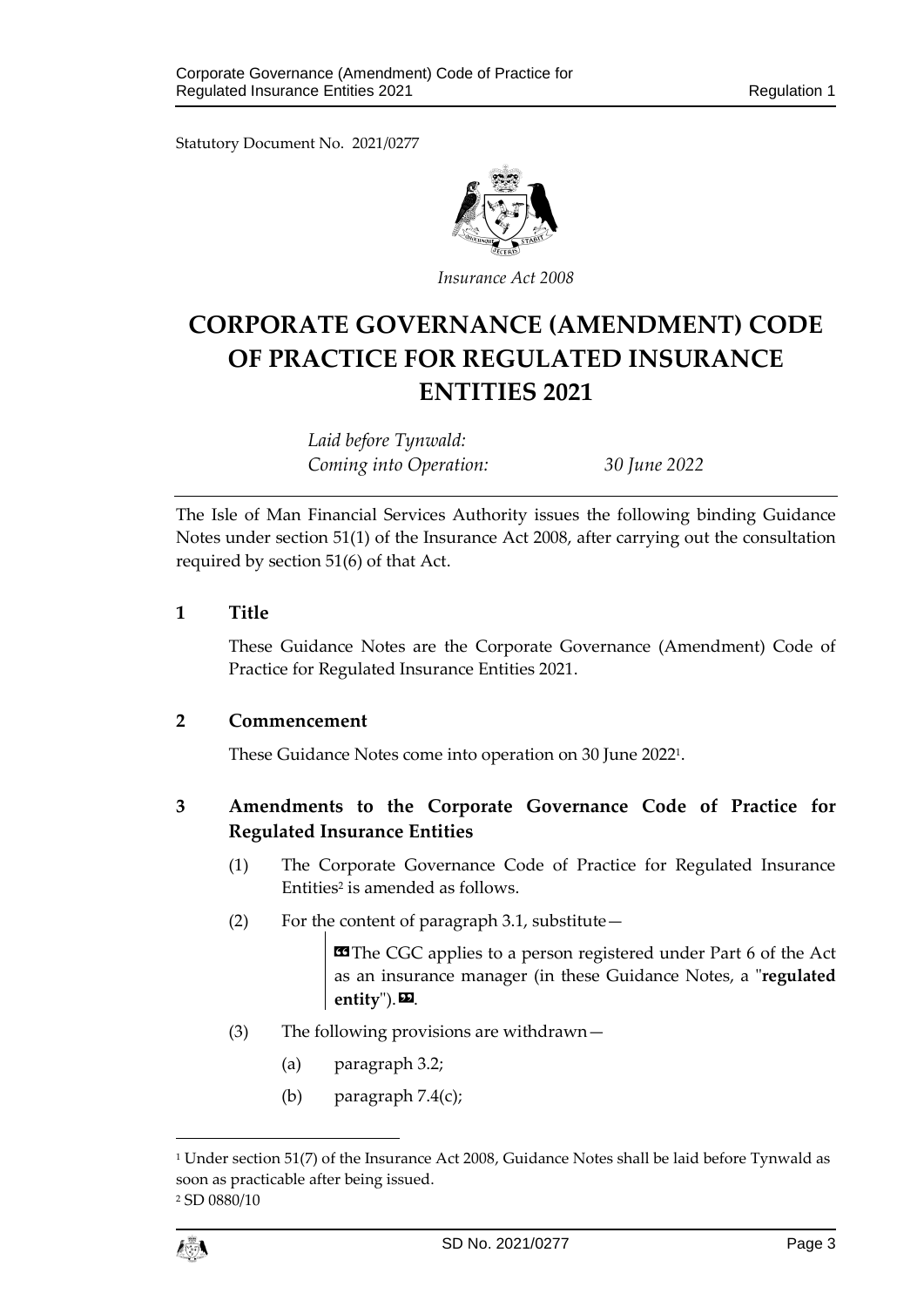- (c) paragraph  $7.14(c)$ ;
- (d) paragraph 11;
- (e) paragraph 12;
- (f) paragraph  $16.1(a)$ ;
- (g) paragraph 19; and
- (h) Schedule 1.
- (4) For paragraph 6.2(b) to (e) and the paragraph that immediately follows (e), substitute—

**EG**(b) The board of a regulated entity shall include at least two directors who are resident in the Isle of Man. $\boldsymbol{\mathsf{D}}$ .

(5) For paragraph  $7.12(c)$ , substitute -

 **establish and maintain the risk strategies and significant risk** policies and procedures of the regulated entity; $\boldsymbol{\Sigma}$ .

(6) For paragraph 7.13(b), substitute—

**E** allocate responsibility for, and ensure it receives, reports in accordance with paragraph 13.4;  $\boldsymbol{\Sigma}$ .

- (7) In paragraph  $7.13(d)$ , omit the words "in a manner that is consistent with paragraph 12,".
- (8) In paragraph  $9(g)$ , for "insurer", substitute  $\mathbf{C}$  regulated entity  $\mathbf{D}$ .
- (9) For paragraphs 15.2(b) and (c) substitute  $-$

 $\mathbf{G}(b)$  encompass all relevant and material risks on an individual and aggregate basis to which the regulated entity is exposed; and

(c) ensure that the operations and risk exposures of the regulated entity are within the risk strategies and significant risk policies and procedures of the regulated entity as referred to in paragraph  $7.12(c)$ .

- (10) In paragraph 16.1, omit the words "its actuary (where applicable), and".
- (11) In paragraph 21—
	- (a) omit the following definitions—
		- (i) "actuary";
		- (ii) "asset-liability management";
		- (iii) "class 2 business";
		- (iv) "derivative";
		- (v) "dormant";
		- (vi) "front office";
		- (vii) "independent non-executive director";

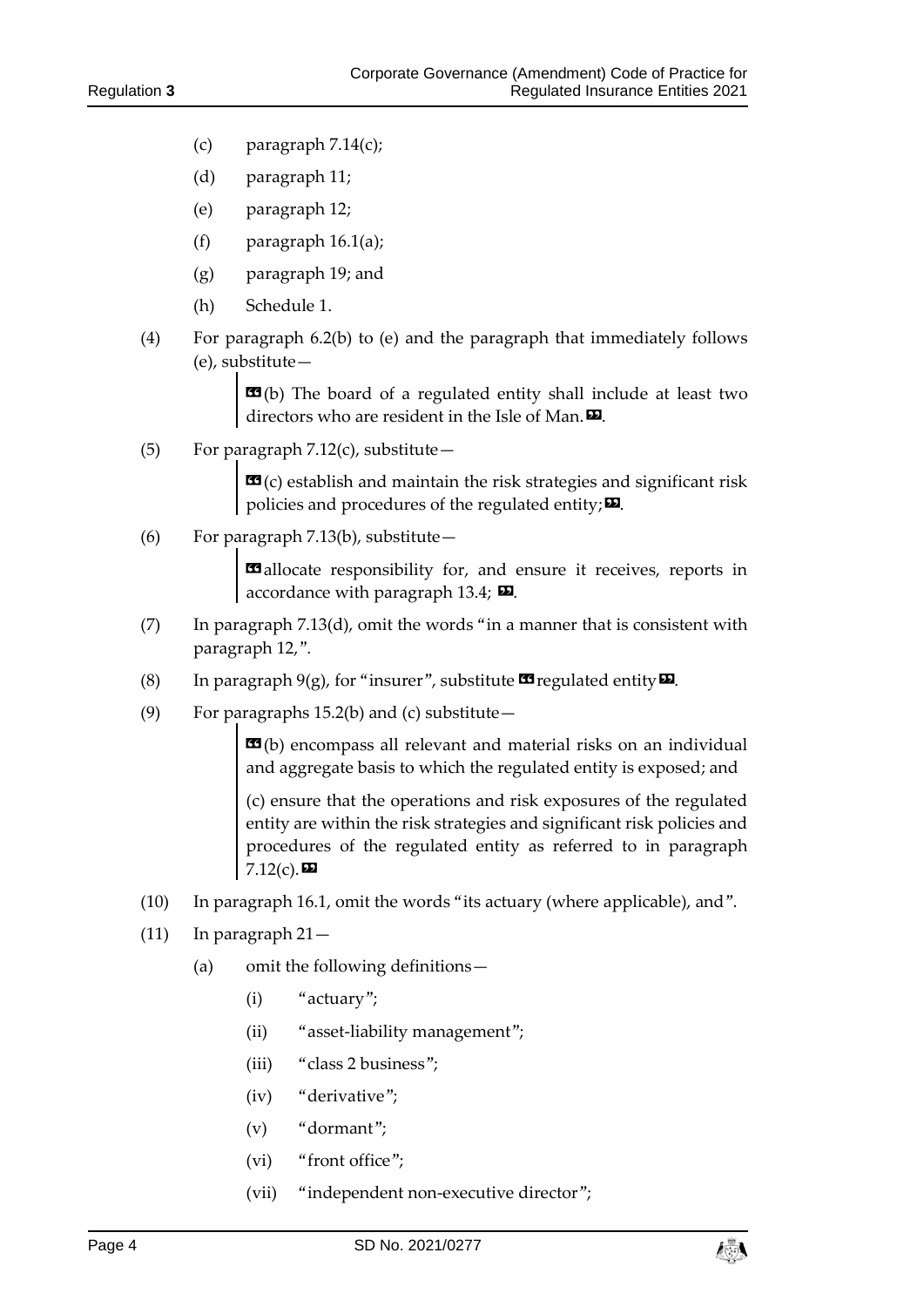- (viii) "insurance provisions";
- $(ix)$  "insurer";
- $(x)$  "internal audit function";
- (xi) "member policyholder";
- (xii) "participating policyholder";
- (xiii) "policyholder";
- (xiv) "risk tolerance limits"; and
- (xv) "shareholders";
- (b) for the definition of "annual accounts", substitute—

 $\mathbf{B}^{\alpha}$  annual accounts", in relation to a regulated entity, mean the audited annual accounts required to be produced to the Authority under section 27A(3) of the Act and regulation 6 of the Insurance Regulations  $2021;$ 

(c) for the definition of "holding company", substitute—

«**"holding company"** has the meaning given in section 220 of the Companies Act 2006;

(d) for the definition of "stakeholders", substitute $-$ 

**19** "stakeholders" in relation to a regulated entity, means any person with a direct or indirect interest or involvement (a stake) in the regulated entity because that person can affect or be affected by the regulated entity's actions, strategies, policies or procedures (a regulated entity's stakeholders include the insurers it manages and may prospectively manage, its shareholders and other investors, creditors, employees, the general public, the Isle of Man Government and the Authority); and  $\Sigma$ ; and

(e) for the definition of "subsidiary" substitute—

«**"subsidiary"** has the meaning given in section 220 of the Companies Act 2006.<sup>DD</sup>.

- (12) In paragraph 22, omit the words "22.1 Schedule 1 Risks".
- (13) Any other modifications necessary to give effect to the change under paragraph (2), as may be determined by the Authority.
- (14) For simplification purposes, where appearing—
	- (a) for "including, but not limited to,", "including, but not limited to" and "including but not limited to", substitute  $\mathbf{\Omega}$  including  $\mathbf{\Sigma}$ ; and
	- (b) for "includes, but is not limited to," substitute  $\mathbf{\Omega}$  includes  $\mathbf{\Omega}$ .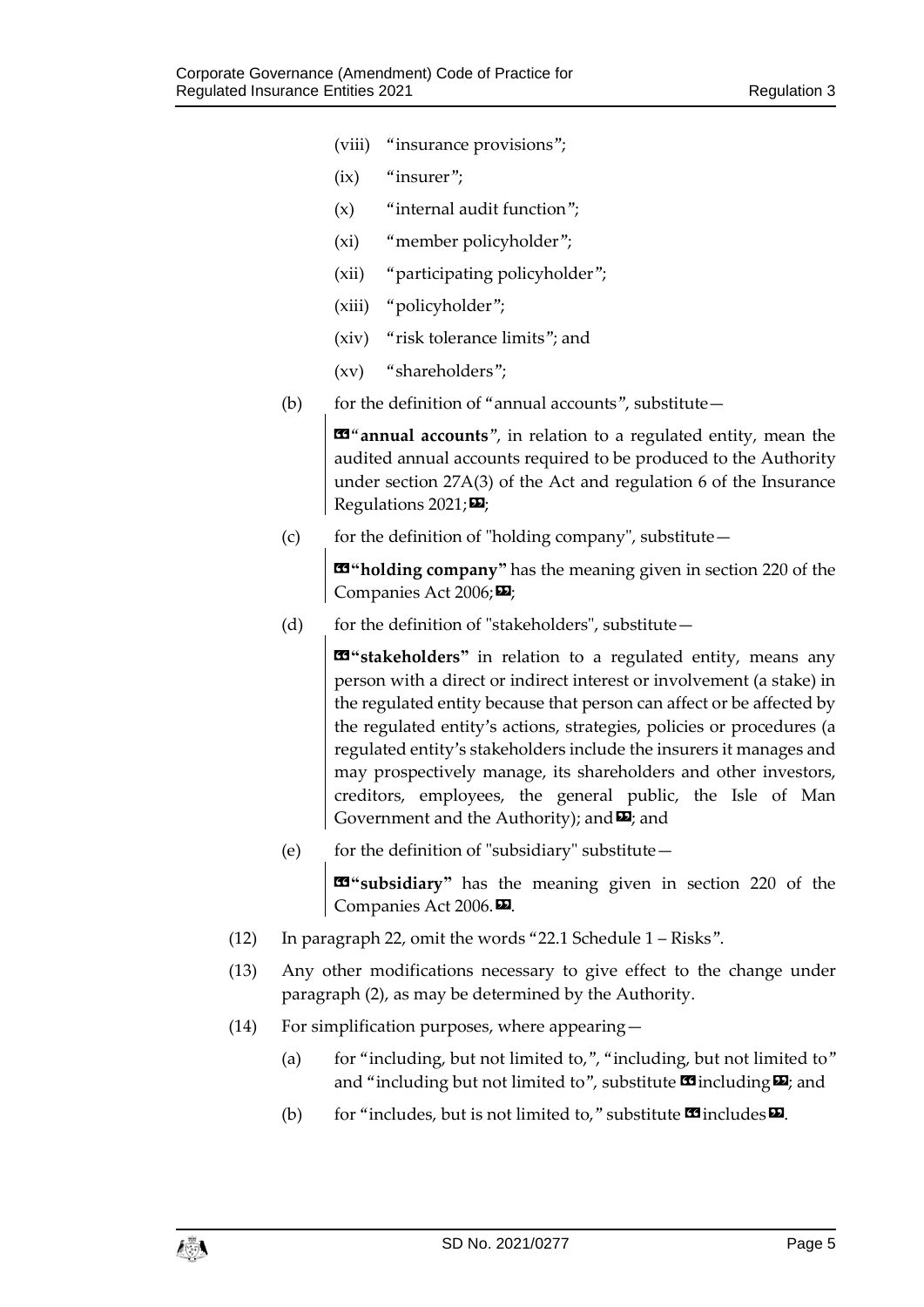**ISSUED 2 DECEMBER 2021**

**B. ROTH** *Chief Executive of the Isle of Man Financial Services Authority*

> **L. BOYLE** *Member of the Isle of Man Financial Services Authority*